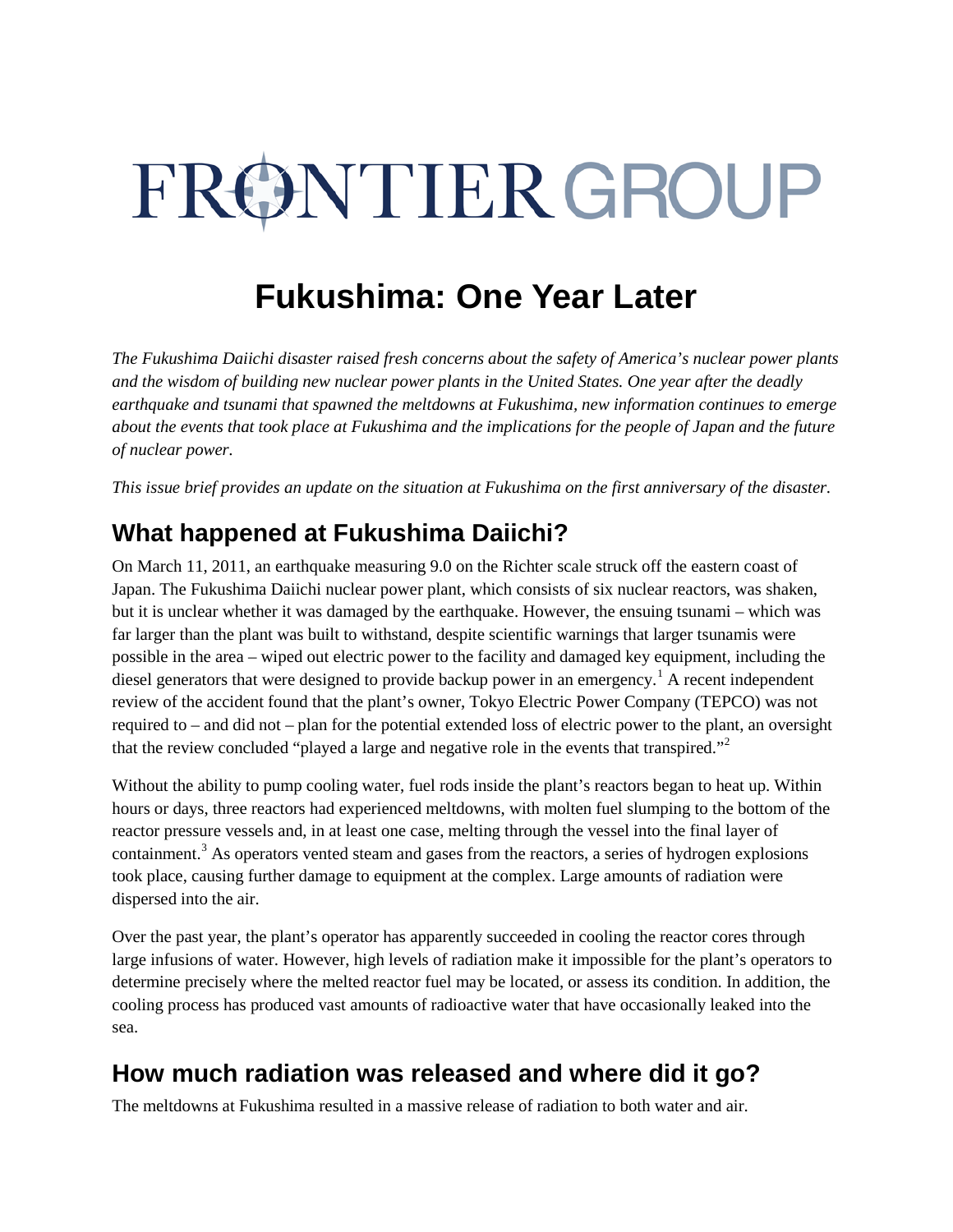- The Fukushima accident resulted in the **largest-ever accidental discharge of radiation to the sea**. Numerous species of marine life – including seaweed, clams, and some types of fish caught off the coast of Fukushima – have been found to have levels of contamination above Japanese government limits for human consumption.[4](#page-3-3)
- The accident **spread radiation over a wide swath of Japan**. Cesium 137 concentrations in soils in parts of Fukushima province exceed limits for agricultural production, and localized areas in other provinces may exceed those limits as well.<sup>[5](#page-3-4)</sup> Some areas beyond the 20 kilometer (12.2 mile) exclusion zone around Fukushima, particularly those located to the northwest, received levels of radiation above government safety standards.<sup>[6](#page-3-5)</sup> Radiation "hot spots" have been discovered in Tokyo and other cities more than 100 miles from Fukushima.<sup>[7](#page-3-6)</sup>

#### **What has been the impact on public health in Japan?**

No one can predict the ultimate public health toll of the Fukushima accident. Radionuclides such as cesium 137 have half-lives of 30 years or more, meaning that they will persist in the environment for a long time. Key questions – such as the degree to which these long-lived radionuclides will accumulate up the food chain – remain unanswered by scientists.<sup>[8](#page-3-7)</sup> Moreover, because it can take years for radiation exposure to result in a specific health effect, the total impact on public health may never be known.

We do know the following, however:

- **Workers:** Approximately 167 workers at the plant were exposed to radiation exceeding 100 millisieverts, which was the safety standard in place for Japan's nuclear workers prior to the Fukushima accident.<sup>[9](#page-3-8)</sup> Radiation doses at these levels have been associated with negative human health effects, including increased risk of cancer.<sup>[10](#page-3-9)</sup>
- **Children:** Exposure to radiation can lead to thyroid cancer and other thyroid problems among children. Government tests conducted in March 2011 – but unreleased at the time – found elevated radiation doses to the thyroid glands of some children living near Fukushima.<sup>[11](#page-3-10)</sup> Subsequent testing has found thyroid irregularities in some children living within and outside the exclusion zone at the time of the accident. $^{12}$  $^{12}$  $^{12}$
- **Exposure through food and water:** Radiation has been found at unsafe levels in agricultural products such as rice, beef, milk, spinach and tea leaves.<sup>[13](#page-3-12)</sup> On March 22, radioactive iodine was detected at the Kanamachi water treatment plant, a facility 130 miles from Fukushima Daiichi that supplies water to  $Tokyo$ .<sup>[14](#page-3-13)</sup> The radioactive isotope was present at more than twice the level the Japanese government deems safe for infant consumption.<sup>[15](#page-3-14)</sup> The Japanese government has used warnings and bans on the sale of agricultural products to limit exposure to radiation, but it is not known whether these measures have succeeded in keeping all contaminated water and food away from people.

#### **What have been the economic and societal costs?**

• As of December 2011, roughly 90,000 people remain displaced as a result of the accident.<sup>16</sup> Some areas contaminated by the disaster may remain uninhabitable for decades, if not forever.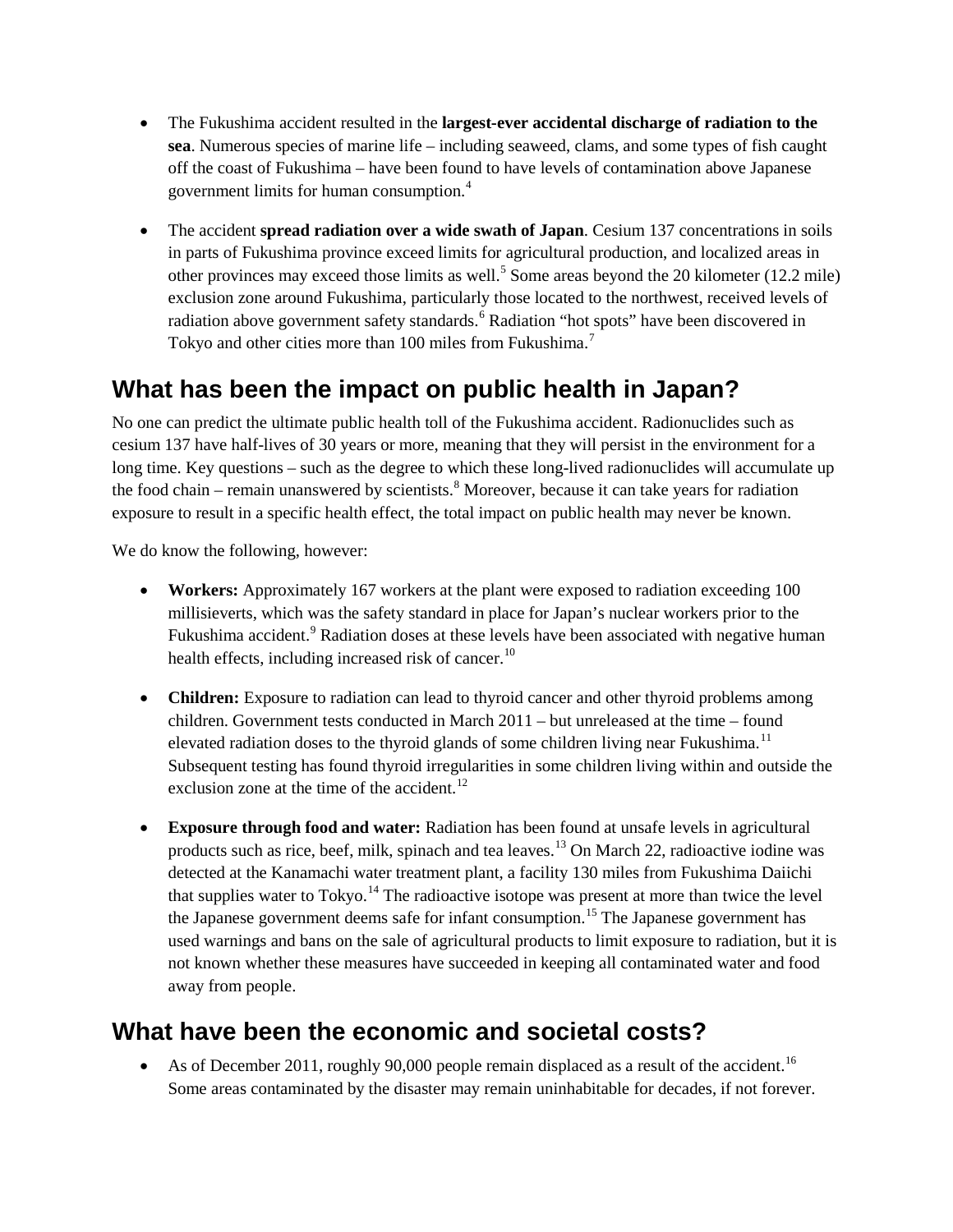- Cleanup and decommissioning of the Fukushima Daiichi power plant is expected to take 30 to 40 years.[17](#page-3-16) The cost of cleaning up the plant and compensating victims has been estimated to be as much as \$257 billion – about 5 percent of Japan's annual gross domestic product.<sup>[18](#page-3-17)</sup>
- Broader impacts of the disaster include potential long-term costs for medical care and monitoring, higher electricity costs (at least in the short term), and ripple effects throughout Japan's economy and society.

#### **Is the threat over?**

No. TEPCO and the Japanese government have reported that the reactors are "in a state of cold shutdown," meaning that temperatures measured in the reactor are below those that would indicate ongoing damage to fuel. However, the threat posed by the Fukushima plants is far from under control:

- Leaks of radioactive water from the plant continue. In February, it was discovered that 8.5 tons of radioactive water had leaked from one reactor after a pipe had become detached.<sup>[19](#page-3-18)</sup> Smaller leaks caused by cold weather occurred elsewhere at the plant.
- There are continued questions about the location and status of the reactor fuel and the effectiveness of efforts to keep it cool. High levels of radiation prevent the plant's operator from conducting a detailed survey to locate the fuel.
- There are also continued questions about the stability of the plant's structures, especially in the event of another major earthquake. A team of Japanese and Chinese seismologists recently warned that the 2011 earthquake may have increased the chances of a significant earthquake taking place around the plant in the near future. They warned that "much attention should be paid to  $\ldots$  seismic safety in the near future."<sup>[20](#page-3-19)</sup>

*The Fukushima disaster illustrates the risks posed by nuclear power to our health and safety. The United States should take immediate steps to ensure that the lessons of Fukushima are applied at existing nuclear power plants, move quickly toward the closure of existing power plants at the end of their current licenses, and embrace a vision of a clean energy future built on a foundation of energy efficiency and the use of clean energy sources such as wind and solar.*

*This issue brief was prepared by Tony Dutzik and Travis Madsen of Frontier Group in March 2012. For more information, please visit the following organizations:*

- **Frontier Group: [www.frontiergroup.org](http://www.frontiergroup.org/)**
- **U.S. PIRG Education Fund: [www.uspirgedfund.org](http://www.uspirgedfund.org/)**
- **Environment America Research &Policy Center: [www.environmentamericacenter.org](http://www.environmentamericacenter.org/)**